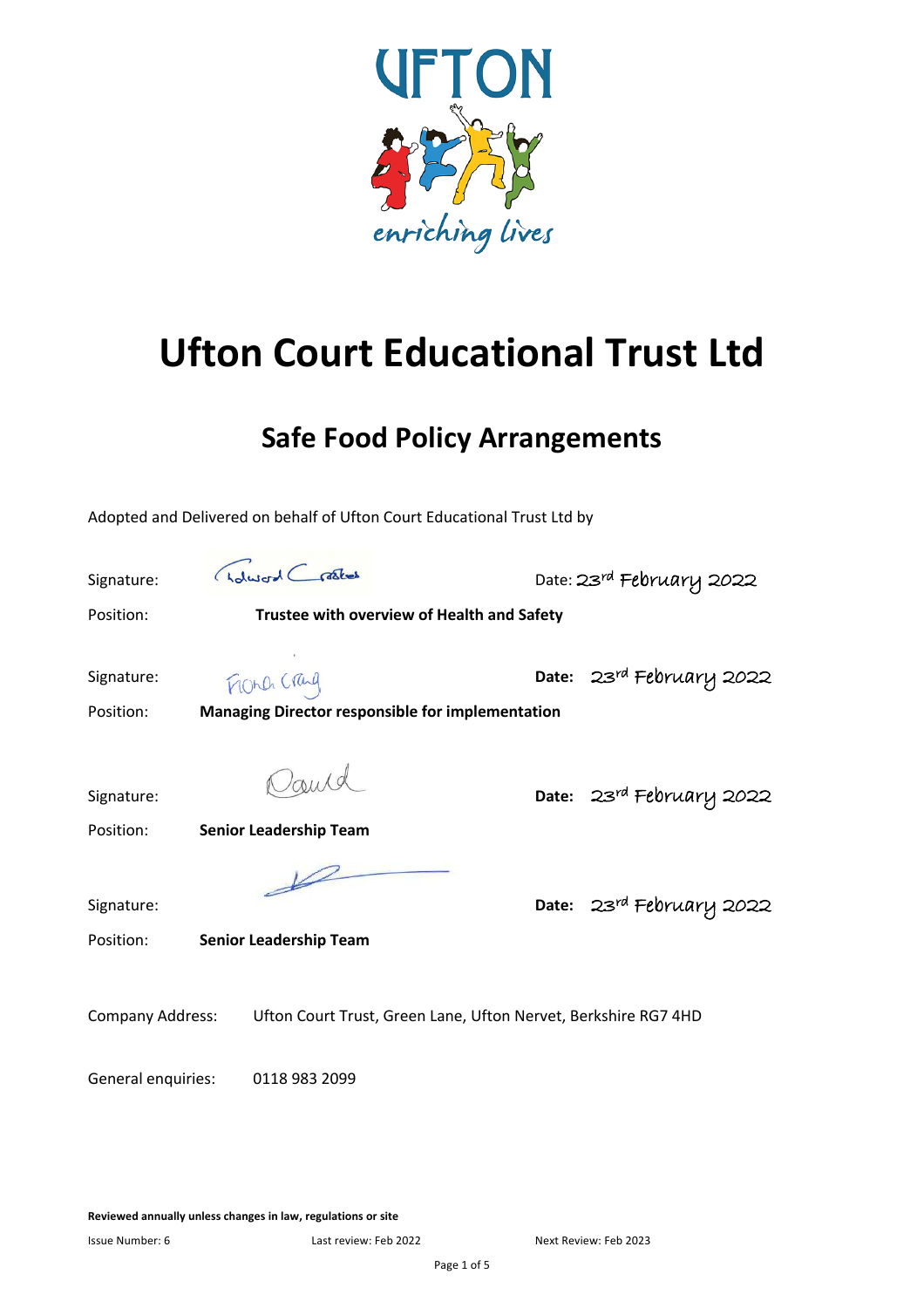#### **Specific Roles and Responsibilities: Safe Food**

#### **Health and Safety Arrangements**

The Safe Food Policy Arrangements document is one of 9 sub policies which support the overarching Occupational Health and Safety Policy.

#### **Standards and Guidance**

Mandatory common standards and guidance are issued periodically as health and safety instructions and procedures and are held by the Company. These are issued to relevant managers, or employees. Where internal guidance does not cover a specific issue, the Company will adopt the practices or standards recommended in Health and Safety Executive (HSE), Health and Safety Authority (HAS) publications or relevant British or European Standards.

#### **Recording and Reporting Accidents and Incidents**

Please refer to the Working On-Site Policy for information and details

#### **COVID-19 Secure Arrangements**

Information is contained within the overarching Occupational Health and Safety Policy.

#### **Consultation and Cooperation**

Information is contained within the overarching Occupational Health and Safety Policy.

#### **Specific Management Arrangements for Health and Safety Compliance [all departments]**

1. The Safe Food Policy is one of 9 sub policies which supports the overarching Health, Safety and Welfare Policy.

#### **Risk Management Strategy and Controls**

- 2. All activities that make up Ufton Court Educational Trust Ltd will be subject to a risk management program that reflects the risks identified and the controls required to negate the effects of the risk. Such a risk management program will include as a minimum:
	- Activity Risk Assessments designed to identify risks that may occur during the activity, and its probable causes.
	- Activity and Facility Fire Risk Assessment, including when hot works are involved or sources of heat are used, or for those locations where the public or staff work or congregate.
	- Method statements or RAMS Documents devised for all activities and tasks usually completed by the staff of Ufton Court Educational Trust Ltd. Please see Appendix 1 for a list of all associated RAMS documents
	- Separate risk assessments are in place for various Ufton activities which outlines the requirements that must be adhered to in order to minimise the risk of employees and others spreading, or becoming infected by, COVID-19 when at work and undertaking activities. These risk assessments have been communicated to employees and other interested parties, and will be reviewed in line with Government Regulation, guidance and Public Health England advice to ensure that we provide a COVID-19 secure environment for our employees, volunteers, visitors, pupils and others.
	- Any foreseeable emergencies identified and the provisions made to manage that emergency should it arise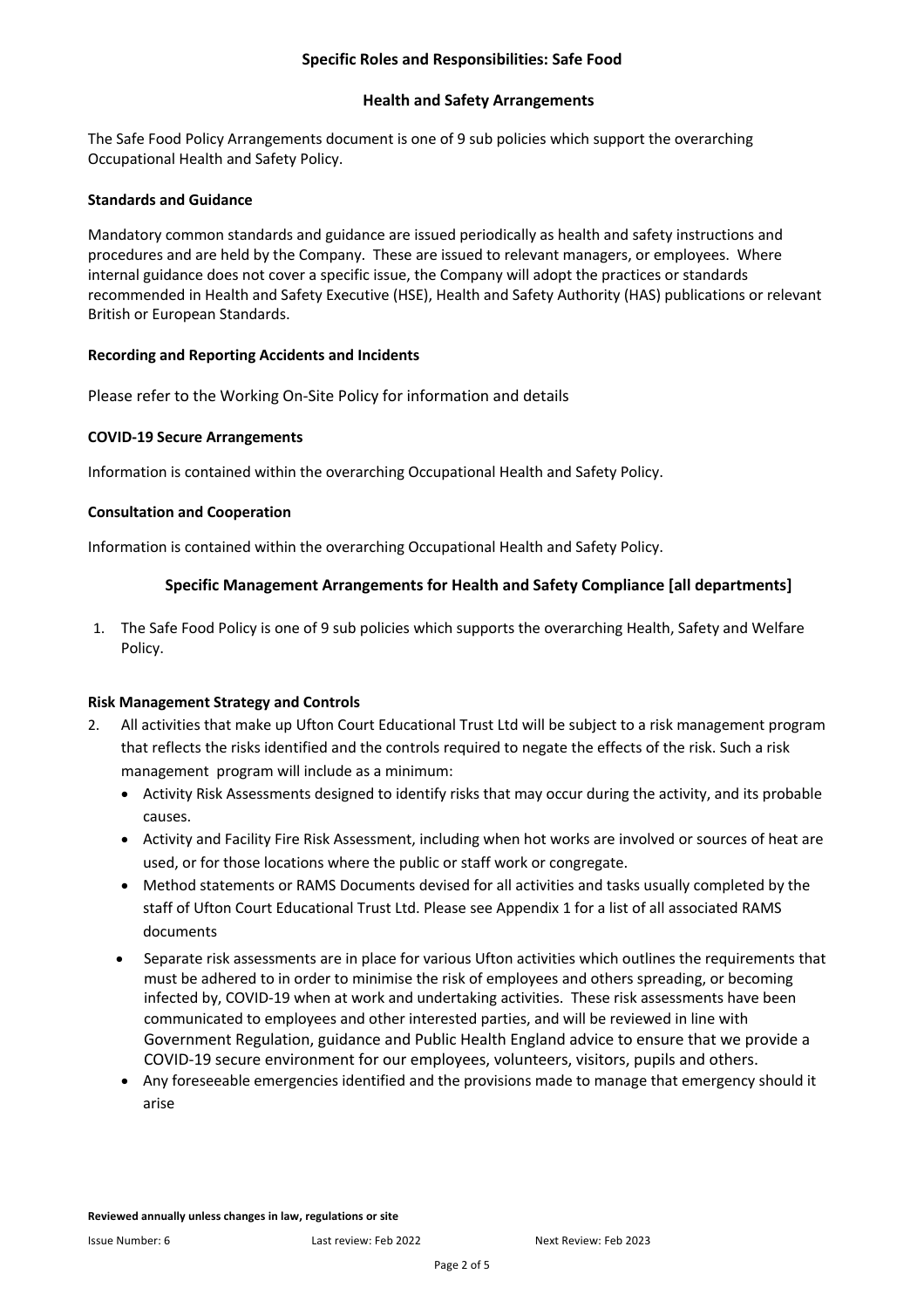#### **The Management of Safe Food**

- 3. All activities are subject to regular reviews of risk assessments throughout the season and are inspected by external competent persons.
- 4. The Catering manager hold current certificates in Health and Safety for food Handlers, Level 2 Food Hygiene and Safety for Catering, Food Allergen Awareness and Principles of HACCP. These are all renewed every 3 years
- 5. All members of staff carry a radio on site which enables them to make contact with others and be contacted
- 6. All members of staff have a Lone working procedure in place which has been agreed with their manager and is regularly revised
- 7. Any activity which is organised and managed by an external organisation, but facilitated by the Ufton Court Educational Trust Ltd, will be required to complete the statutory assessments and management documentation applicable for their activities e.g. one first aider, appropriate food hygiene training, electrical equipment PAT tested, ladder training for event dressers, liability insurance, appropriately qualified and trained staff, appropriate certification
- 8. All activities and provisions at Ufton Court Educational Trust Ltd will be fully compliant with the current requirements of legislation and in particular "The Management of Health and Safety Regulations 1999".

#### **Food Safety**

- 9. Ufton Court Educational Trust Ltd is registered with the West Berkshire District Council and has achieved a 5 star rating for their application of food standard hygiene and controls.
- 10. Ufton Court Educational Trust Ltd maintains all relevant standard safety practices and records required under the Food Safety Act 1990 and associated regulations.
- 11. All staff involved in the handling and cooking of food hold current certificates in Level 2 Food Hygiene and Safety for Catering and Food Allergen Awareness. These are renewed every 3 years
- 12. All members of staff are required to ensure they understand the necessity of maintaining high food safety standards and are well versed in what is required.
- 13. All members of staff are required to ensure they understand the need to apply constraints place within their skills and knowledge and only carry out the activities they are authorised to complete.
- 14. All members of staff are required to understand the need to apply proper hygiene controls when working with any aspect of food.
- 15. All stock control procedures must be followed
- 16. All members of staff need to be aware of dietary requirements, including allergies, religion (including veganism) and vegetarian.
- 17. Food is prepared and served in accordance with Government and Public Health COVID guidance and Regulation

#### **Contractors – Safe Food**

- 18. All contractors working with Ufton Court Educational Trust Ltd are required to:
	- Observe best working practice, comply with all legislation relevant to their business and take all reasonably practicable steps to safeguard their employees and those who may be affected by what they do
	- They will comply with our contractor management requirement and all CDM 2015 regulations
	- Ensure they have submitted details of their Public/Product Liability Insurance, Employers Liability Insurance, Professional Indemnity Insurance [where applicable], and statutory training assurances for the staff or persons they seek to use before the project or activity commences.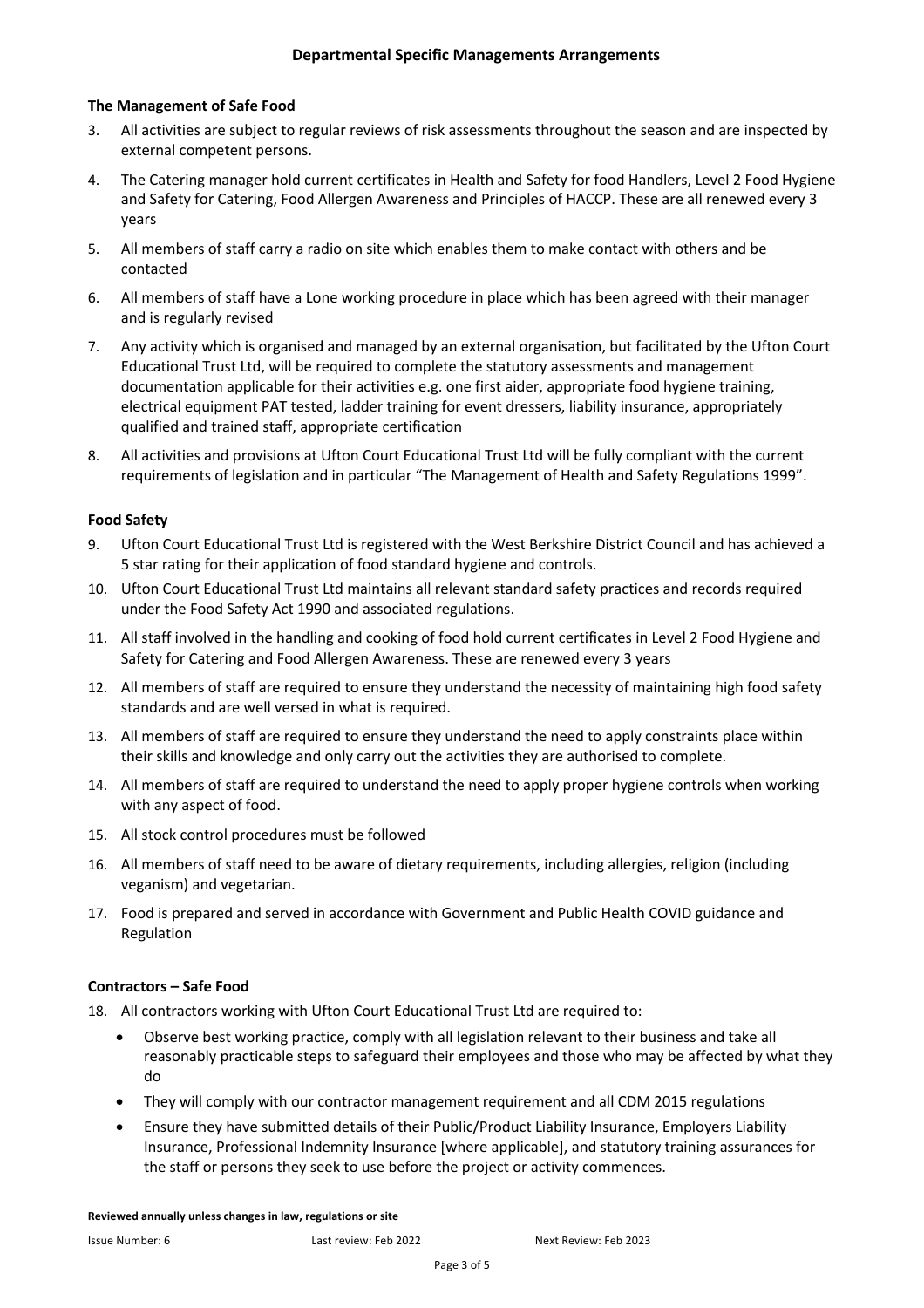- Ensure any sub-contractor they employ is able to demonstrate the requirements detailed in the paragraph above before they start work.
- Provide Method Statements or RAMS documents for major or complex tasks or tasks that will involve interface with visiting public and approved before the task commences. This will be extended to any installation or maintenance on services that may result in service interruption, loss of efficiency or contamination.
- Key members of their staff must hold a current certificates in Level 2 Food Hygiene and Safety for Catering and Ufton Court request sight of certificate every two years.
- 19. Ufton Court Educational Trust Ltd reserves the right to stop proceedings where they believe the health, safety and welfare of persons are being compromised.

#### **Location Facilities, Structures, Infrastructure Management and Work Equipment associated with Safe Food**

Please refer to Working On-Site Policy